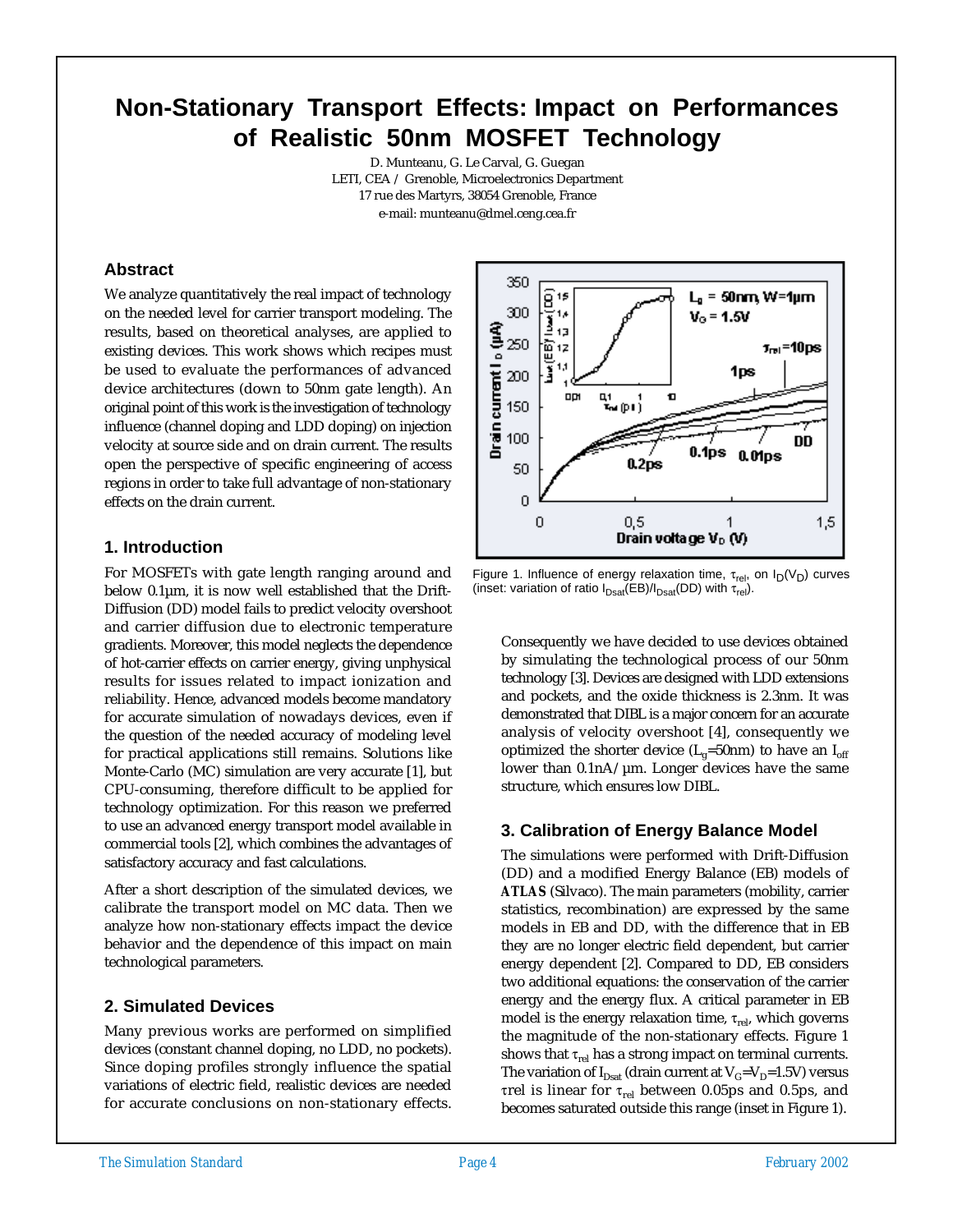

Figure 2. Profiles of velocity at 10Å channel depth obtained by EB and DD at low and high drain voltage.

When  $\tau_{rel}$  decreases, carrier energy reaches equilibrium with electric field faster, which implies less non-stationary effects. Moreover, for  $\tau_{rel}$  <0.01ps the DD regime is attained and the EB current is limited to the value predicted by DD model. Since very controversial values of  $\tau_{rel}$ (from 0.1 to 1ps) are given in the literature, we calibrated our simulator on MC data, the best match between EB and MC results being obtained for  $\tau_{rel} = 0.2 \text{ps}$ .

Impact ionization is modeled by the Selberherr [2] model in both DD and EB. In EB the effective field depends on the carrier energy, through an energy relaxation length related to  $\tau_{rel}$  [2].

## **4. Simulation Results**

#### **4.1. Velocity Overshoot**

The first effect of non-stationary transport in very short channels is the velocity overshoot, which impacts directly the drain current. The electric field-dependence in DD model does not allow to simulate the velocity overshoot phenomenon. This explains the difference between the drain current obtained by EB and DD: (a) at high  $V_D$  the EB drain current is significantly higher, because in DD model the velocity is limited to the saturation value (about  $10^7$  cm/s, Figure 2), leading to under-estimated drain current; (b) at low  $V_D$  however, the velocity profiles in the channel are almost the same for both models (Figure 2), even in very short channels, which implies the same drain current level.

It is worth noting that the difference between currents predicted by EB and DD depends strongly on the channel length, channel doping and LDD region doping. We discuss in the following the impact of each parameter.

**Channel length.** When the channel length increases, the difference between DD and EB decreases as shown in Figure 3, and becomes negligible for  $L_g > 0.25 \mu m$ .



Figure 3.  $I_D$ <sup>\*</sup>Lg ( $V_D$ ) characteristics simulated with EB and DD for different channel lengths.

 $I_{Dsat}(EB)/I_{Dsat}(DD)$  ratio is about 1.3 for  $L_g=50$ nm and 1.02 for  $L<sub>g</sub>=0.25 \mu m$ . The practical consequence of this analysis is that we can evidence an inferior limit of the channel length for using the classical DD model. In our case this limit is about 0.25µm, therefore for shorter gate lengths the use of advanced models is necessary for obtaining accurate simulation results. We mention that this limit can also slightly vary as a function of gate-channel and source/drain-channel architecture.

Figure 4 presents the variation of the EB electron velocity along the channel for different  $L_{g}$ . An interesting result is that the velocity overshoot at the drain side increases slowly with  $L_{\rho}$ , while the opposite behavior was expected. The explanation is that carriers are strongly accelerated in short channels, but they cannot reach the maximum velocity, as they are rapidly collected in the drain. When Lg increases the maximum velocity increases and becomes saturated for  $L_g=0.2\mu$ m. However, this phenomenon is



Figure 4. Profiles of velocity in the channel at 10Å depth for various  $L_g$  (V<sub>G</sub>=V<sub>D</sub>=1.5V).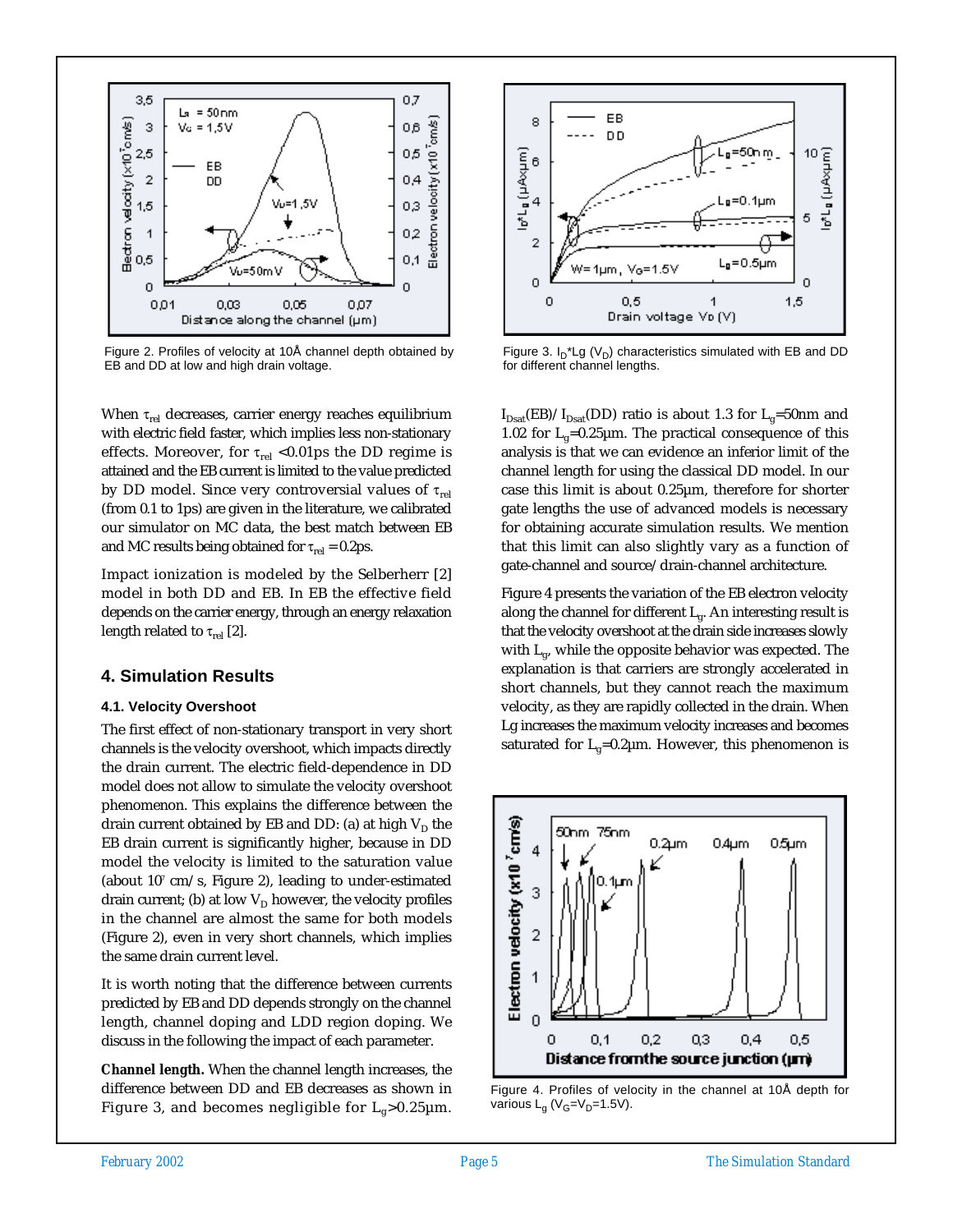

Figure 5. Drain and source–end velocity obtained by EB model as a function of the channel length  $(V_D=V_G=1.5V)$ .

not reflected in the drain current because near the drain the increase of the velocity with  $L_g$  is accompanied by a strong decrease of the carrier concentration.

Moreover, it has been shown that the current enhancement is due to the increase in the velocity at the source side, where the carrier concentration is gate controlled [5]. Indeed, Figure 5 shows that the source velocity increases for shorter channels (because of a higher electric field at the source end), which is reflected by a higher current. The argument of source-side controlled current is also confirmed by the current enhancement in EB compared with DD (Figure 6). At the drain side the ratio between velocity (v) in EB and DD is about 3.5 for  $L_g=50$ nm, while the current increases only by 30%. This last value is in good agreement with the ratio between velocities in EB and DD at the source side. The same conclusions are obtained for longer channels (Figure 6).

**Channel/LDD doping.** For lower channel doping or higher LDD doping, the electric field at the source side increases, which implies a higher velocity (Table 1).



Figure 6. Variation of ratio  $I_{Dsat}(EB)/I_{Dsat}(DD)$  and  $v(EB)/v(DD)$ at source and drain end as a function of the gate length  $(V_D=V_G=1.5V)$ .

However, changes in doping imply  $V_T$  variations, which makes difficult the evaluation of the impact of doping induced-velocity enhancement on  $I<sub>D</sub>$ . A first order decorrelation of the two effects can be obtained by taking into account the ratio  $I_{Dsat}(EB)/I_{Dsat}(DD)$ . Higher velocity is reflected by a more important increase in the drain current, independent on doping (Table 1). This result opens the perspective of specific engineering of the access regions (LDD, pockets, channel doping) to improve injection velocity, *separately* of  $V_T$ adjustments. This type of evaluation only begins to appear in the literature [6].

We have also verified the importance of using realistic devices: simulations on simplified structures overestimate the impact of non-stationary effects on the terminal currents.

Finally, it is important to note that quantum effects will have to be taken into account for a more accurate analysis of the impact of velocity overshoot on drain current.

| <b>Implanted Dose</b><br>$(x10^{14}cm^{-2})$ |                | vsource (_10 <sup>7</sup> cm/s) | <sup>I</sup> Dsat(EB) <sup>/I</sup> Dsat(DD) |
|----------------------------------------------|----------------|---------------------------------|----------------------------------------------|
| Channel                                      | 0.1            | 0.97                            | 1.34                                         |
| (LDD dose:                                   | 0.2            | 0.73                            | 1.31                                         |
| $0.8 \times 10^{14}$                         | 0.3            | 0.58                            | 1.28                                         |
| LDD                                          | 0.5            | 0.54                            | 1.22                                         |
| (Channel dose:                               |                | 0.78                            | 1.33                                         |
| $3 \times 10^{13}$                           | $\mathfrak{p}$ | 1.14                            | 1.45                                         |

### **4.2. Impact Ionization**

While the classical DD model can be satisfactory for simulating channels longer than 0.25µm, impact ionization needs an energy dependent-model even at much higher lengths. The DD model depends on electric field, which leads to a strong over-estimation of impact ionization for all channel lengths.

Table 1. Impact of channel/LDD doping (L=50nm) on source velocity and drain current.<br>
Continued on page 12...